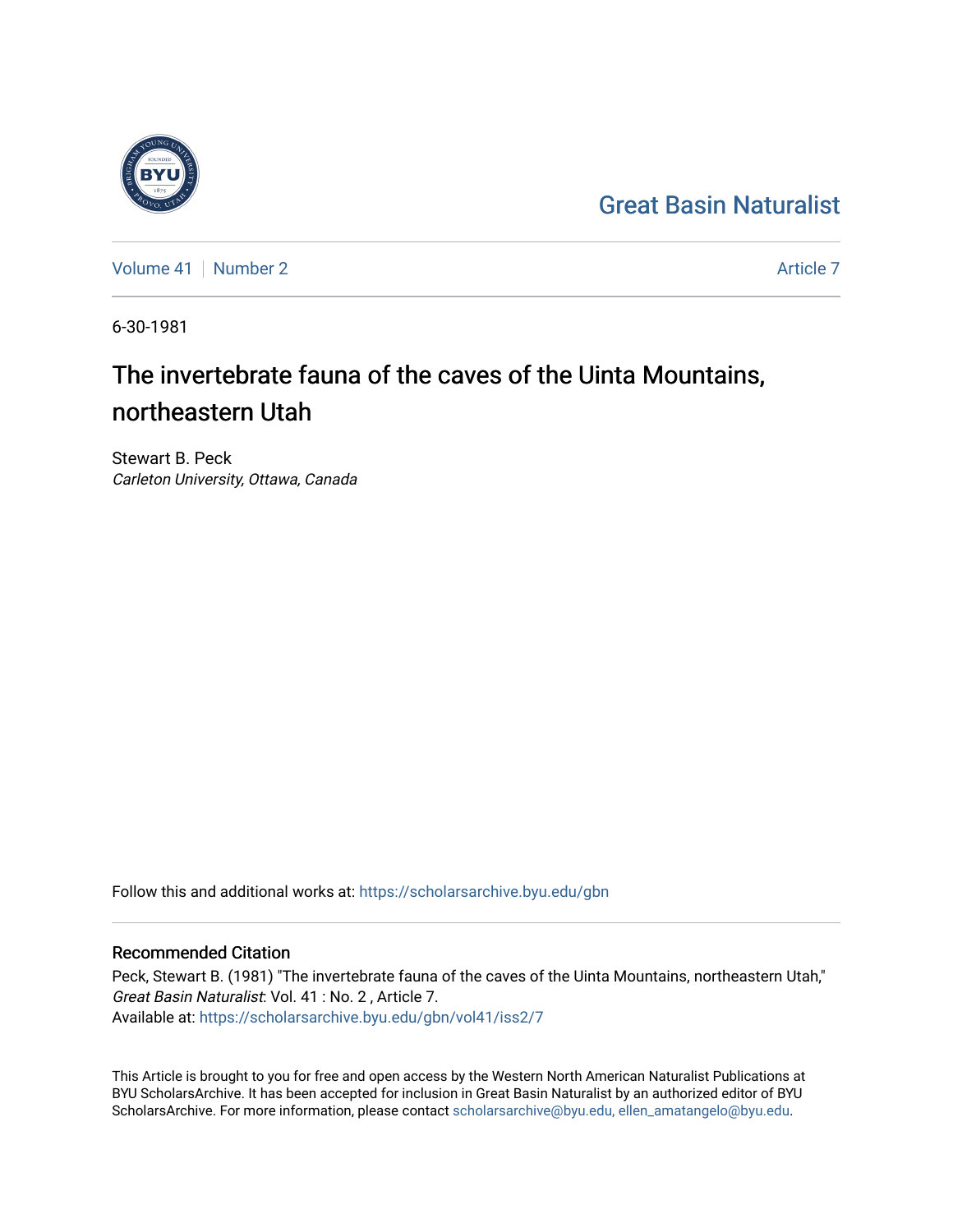## THE INVERTEBRATE FAUNA OF THE CAVES OF THE UINTA MOUNTAINS, NORTHEASTERN UTAH

#### Stewart B. Peck'

.\bstract.— Seven large caves in the Uinta Mountains, Utah, were surveyed for their invertebrate faunas. Thirtveight species were found, and 30 of these are typical cave inhabitants. Diptera are the predominant group. Caverestricted species are an amphipod, two diplurans, and possibly a Rhagidia mite. The caves were probably uninhabitable in the past glacial because of severe periglacial environmental conditions, and the faunas have moved into the present cave sites since deglaciation of the Uintas.

Since the helpful checklist of Nicholas (1960), much additional survey work has been completed on the cavernicolous in vertebrate faunas of the United States (see re view in Peck and Lewis 1978). However, gaps still exist in certain western states, and these should be filled in an attempt to achieve a comprehensive understanding and a unified general theory of the evolution and distribution of North American cave in vertebrates (Peck 1978, 1981).

The Uinta Mountains of northeastern Utah are ringed by limestone and contain many caves, but no effort seems to have been made to characterize their fauna. Field work was conducted in August 1979 to remedy this.

Extensive information is available on the caves of Utah, although much of it exists in obscure publications. A general overview of Utah speleology is given by Green (1963a), and White (1979) discusses karst landforms in the Uinta Mountains. Brief information on the caves studied follows. These are the largest known in the Uintas and are the most likely to have a variety of microhabitats, and thus to support the greatest diversity of in vertebrate fauna.

Cave locations are shown in Figure 1. They are indicated on USGS topographic maps and on U.S. Forest Service maps of the Ashley and Uinta Forests. All the caves are formed in the Madison and Deseret lime-



Fig. 1. Pattern of outcrop of Mississippian limestones ringing the Uinta Mountain uplift (adapted from White 1979). Caves surveyed for invertebrate faunas are: I, Little Brush Creek Cave; 2, Big Brush Creek Cave; 3, Dry Fork Cave; 4, Ice Cave; 5, White Rocks Cave; 6, Pole Creek Cave; 7, Sheep Creek Cave. Inset shows location of Uinta Mountains in Utah.

<sup>&#</sup>x27;Department of Biology, Carleton University, Ottawa, KIS 5B6, Canada.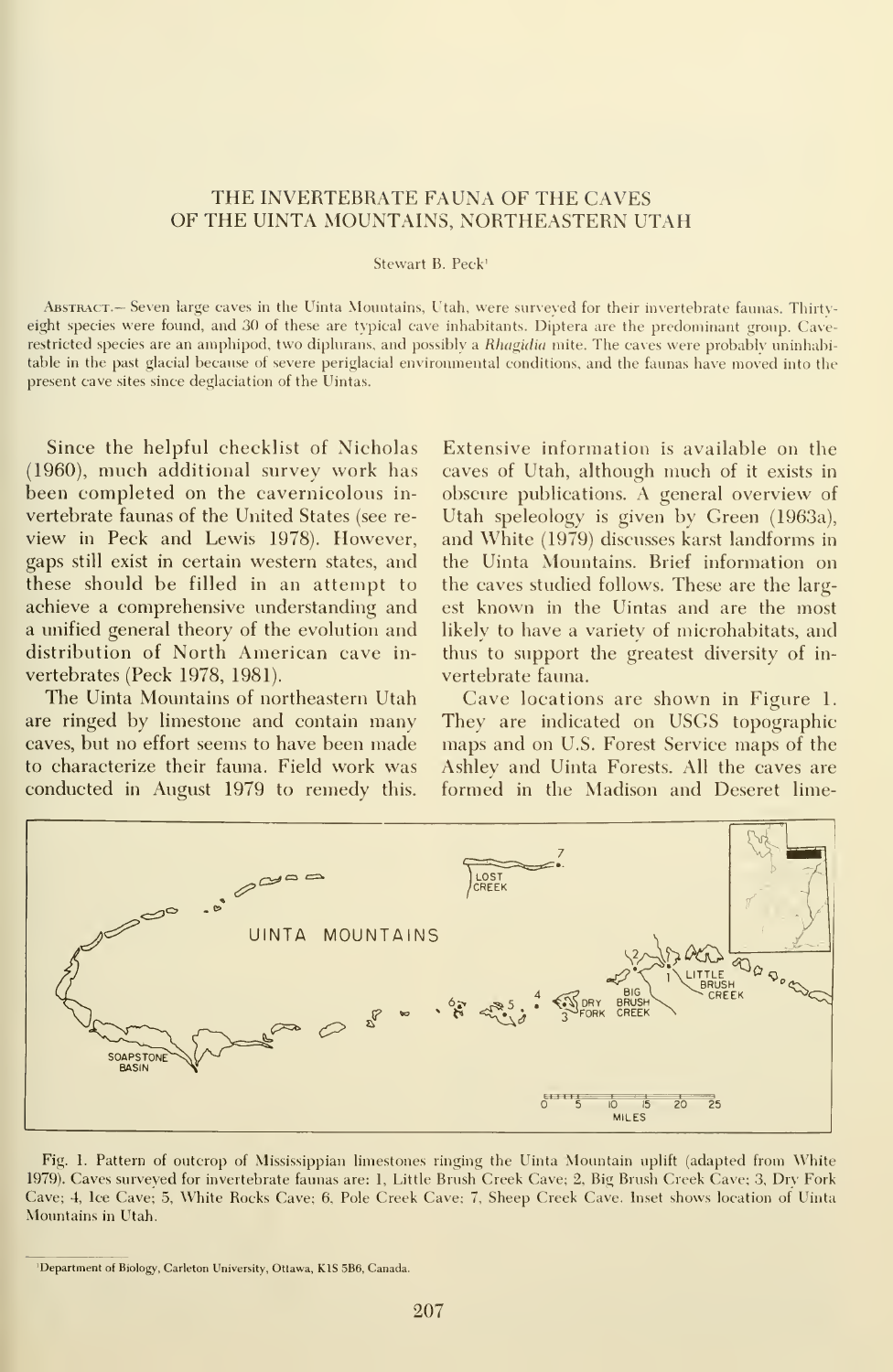stones of Mississippian age. Because caves are fragile environments, excessive and careless visitation to them should not be encouraged.

Big Brush Creek Cave, Uintah County, Sec. 29, T <sup>1</sup> S, R 21 E, on Red Cloud Loop forest road 018, about 9000 ft elev., about 17 mi N of Vernal.

This cave lies in a large stream sink and has <sup>a</sup> very large entrance arch. Up and to the left of the entrance is an upper and irregular series of passages called the ice cave section. The main passage narrows somewhat before entering a huge room containing much wood debris, indicating that this and deeper areas of the cave fill completely with flood waters. The cave continues down through a series of crawls and chambers into a maze of waterscoured passages with pools. At 26,000 ft in length, and an 800 ft depth (White 1978, Green 1963b), it is the largest cave in Utah. Temperatures were  $1 \, \text{C}$  in the first big room, and 6 C in the second (RH 93 percent).

Little Brush Creek Cave, Uintah County, Sec. 25. T <sup>1</sup> S, R 21 E, about 8000 ft elev., near route 44, about <sup>18</sup> mi N of Vernal.

The cave has a large arched entrance in a large sink into which flows a wet weather stream. In time of flood, water ponds in the sink and log jams occur in narrow passages. The cave is 15,000 ft long and 500 ft deep (White 1979, Green 1963a, 1963c). Fauna was found on rotting wood, flood debris, and sand. The temperature was 10 C (RH 88 percent). The local environment is boreal forest, with the north-facing hillside above the cave covered by spruce and fir.

Dry Fork Cave, Uintah County, Sec. 21, T 3 S, R 19 E, in Dry Fork Canyon, at about <sup>8000</sup> ft elev., about <sup>18</sup> mi NW of Vernal.

The entrance is a stoopway in a rock out crop on a hillside. The cave is an ascending walking-crawling passage with about 100 ft of main passage (Green 1957), which is mostly dry but with some moist and wet areas. The cave floor is of dust, clay, sand, and small to large, rounded stream boulders. The temperature was 9 C (RH 94 percent). The sparse faima was concentrated near moist areas and at moist *Neotoma* packrat droppings and decaying nest debris.

Ice Cave, Uintah County, Sec. 5, T <sup>2</sup> W, R <sup>1</sup> E, near the top of Ice Cave Peak, off forest road 104, about 9700 ft elev., about 15 mi NNW of Lapoint.

The cave's slotlike entrance is at the bot tom of an aspen-lined sink. The cave consists solely of a low chamber 30 feet wide and 60 feet long, floored with dirt and much ice. The fauna is concentrated on the cave ceiling and uses the cave as a daytime retreat or as an aestivation site. When insects die they fall to the ice and may be preserved there. Other arthropods are in litter and decaying debris at the base of the entrance slope. The air temperature was 4 C (RH 85 percent) 3 ft above the ice.

Whiterocks Cave, Duchesne County, Sec. 1, T 2 N, R <sup>1</sup> W, about 8000 ft elev., high on cliffs above Whiterocks River Canyon, about <sup>10</sup> mi N of Whiterocks, or <sup>15</sup> mi NNW of Lapoint.

The gated cave entrance is reached by an arduous climb. Entry is allowed only with forestry personnel and arrangements must be made with the Vernal office several weeks in advance. This is a large cave of irregular di mensions, and it is certainly in need of protection to conserve it. Much of this cave, about 3000 ft long, is generally moist but life less, and fauna was found associated with moist rat dung only near the entrance. Many dripstone pools are present but are also bar ren of life. The temperature was 7.5 C (RH 94 percent). The abundant packrat middens may contain <sup>a</sup> valuable record of past climatic and floristic changes in the area of the cave (see Van Devender and Spaulding 1979).

Pole Creek Cave, Duchesne County, Sec. 24, T 3 N, R 2 W, off forest road 117, around 7000 ft elev., about 12 mi NW of Whiterocks or <sup>23</sup> mi NNW of Roosevelt.

The cave entrance is a flood-water stream resurgence at the base of a limestone slope. The sink of Pole Creek is a broad area about  $\frac{1}{2}$  mi north. The low entrance leads to a large ascending stream passage floored with sand, mud, and water-sculptured rock. About 600 ft of passage exists before a deep pool floods the cave from wall to wall. The air temperature was 8.5 C (RH 87 percent) and the water was 8 C. The fauna was on damp soil near scarce bits of organic debris, or on the ceiling at the entrance.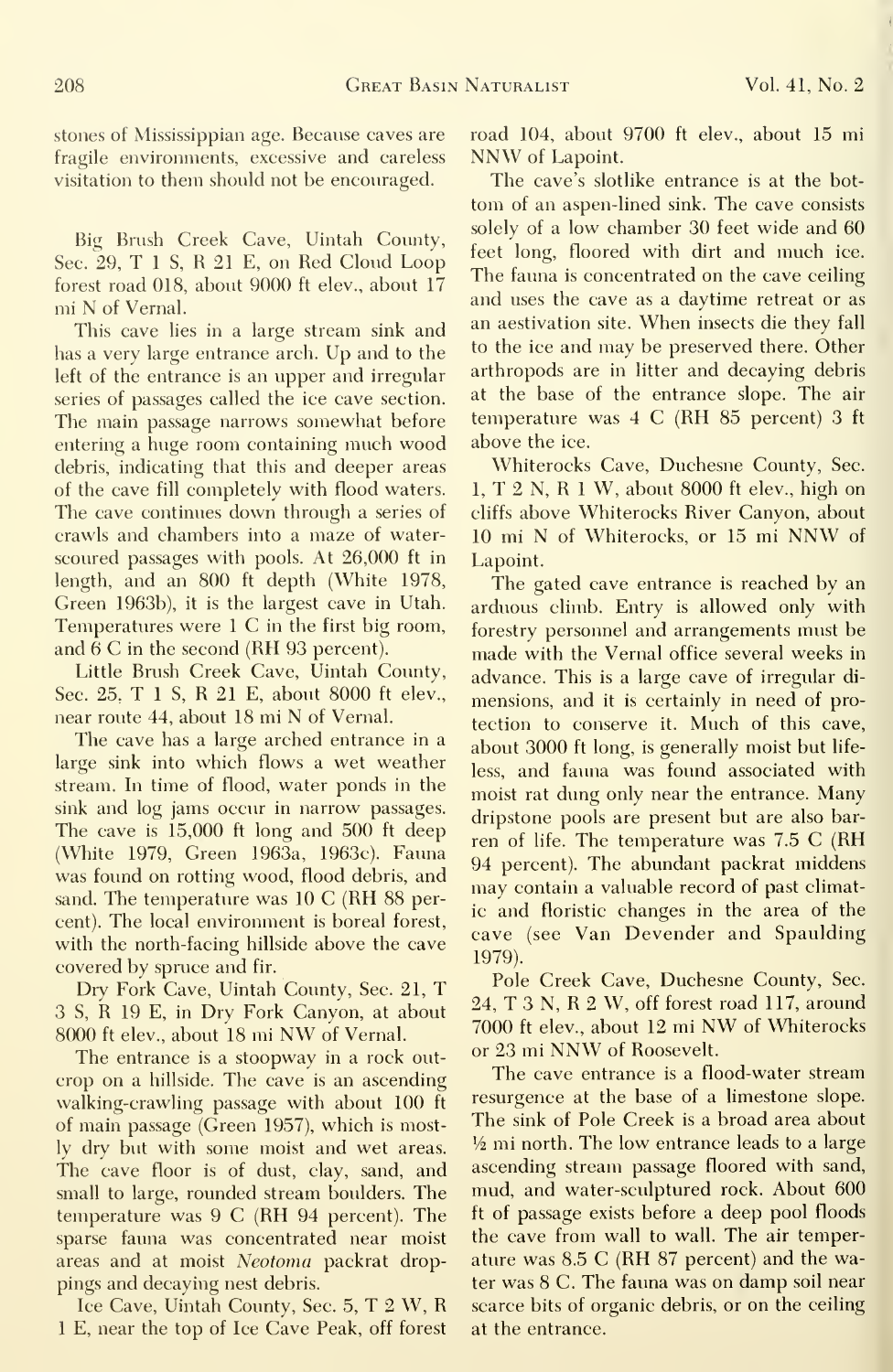Sheep Creek Cave, Daggett County, Sec. 16, T 2 N, R <sup>19</sup> E, at 7040 ft elev., about <sup>7</sup> mi SW of Manila.

The cave is formed in vertical limestones on the west wall of Sheep Creek Canyon where this intersects the Uinta Crest fault. The Forest Service has protected the cave entrance, some <sup>30</sup> m above the cave stream resurgence, by a gate, but this has been vandalized. The main cave passage is the abandoned upper level of the stream that now re surges at a lower level. <sup>I</sup> judge the ashy nature of much of the cave floor, the "burnt" smell in the cave, and the soot-darkened ceil ing to indicate that large accumulations of organic matter, such as packrat nests, for merly existed here but have been burned. This likely happened in or before 1950, and is regrettable because a valuable paleoenvironmental record (see Van Devender and Spaulding 1979) has been mostly lost. A few isolated middens still exist near the entrance. The "burned" part of the cave is barren. Lower levels near the stream had a sparse fauna on mud banks. The stream seems to carry only finely divided organic matter. The air temperature was 9.5 C (RH 94 percent) at the stream and the stream was 9 C.

### Annotated Faunal List

The following contains the standard terminology for cavernicolous animals (see Barr 1968, Peck and Lewis 1978). PHYLUM ANNELIDA

Class Oligochaeta

Family Lumbricidae

Aporrectodea tuberculata (Eisen), D. Schwert det., troglophile-edaphobite.

Little Brush Creek Cave, 3. Big Brush Creek Cave, 5.

AUolohophora sp., D. Schwert det., troglophile-edaphobite.

Big Brush Creek Cave, 1 immature.

Family Enchytraeidae

Genus and species undetermined, troglophileedaphobite.

Big Brush Creek Cave.

PHYLUM ARTHROPODA

Class Crustacea

Order Amphipoda

Family Crangonyctidae

S*tygobromus* sp., J. Holsinger det., troglobite. – s

Pole Creek Cave, abundant in flooded passage. These are an imdescribed species, very similar to several others in the western hubbsi group (Holsinger 1974). This is the first collection of subterranean amphipods from Utah.

CLASS ARACHNIDA

Order Aranea

Family Erigonidae

Anacornia proceps Chamberlin, W.J. Gertsch det., troglophile.

Big Brush Creek, <sup>1</sup> female and <sup>1</sup> immature. Dry Forks Cave, <sup>1</sup> male, 11 females, 8 immatures.

Order Acarina

Family Rhagidiidae

Rhagidia sp., cf. grahami Elliott, troglophile or troglobite.

Little Brush Creek Cave (type locality). Sheep Creek Cave, Ice Cave, Big Brush Creek Cave, and Dry Forks Cave. The species was previously reported only from the type locality (Elliott 1976), but the above abundant records may represent other species as well in this poorly known genus.

Family Oribatidae

Genus and species undetermined, troglophile. Big Brush Creek Cave, abundant on flood debris.

Class Chilopoda

Order Scolopendromorpha

Family Scolopendridae

Genus and species undetermined, accidental?

Big Brush Creek Cave, one in flood debris.

Class diplopoda

Order Polydesmoidea

Family, genus, and species undetermined, troglophiles?

Dry Forks Cave. A small eyeless species abundant on damp debris.

Class Insecta

Order Collembola

Family Onychiuridae

Onychiurus decus Christiansen, K. Christian sen det., troglophile.

Big Brush Creek Cave. The species was previously known only from a snowfield in Montana (Christiansen and Bellinger 1980:431).

Onychiurus similis Folsom, K. Christiansen det., troglophile.

Pole Creek Cave. The species is widespread across the United States, with only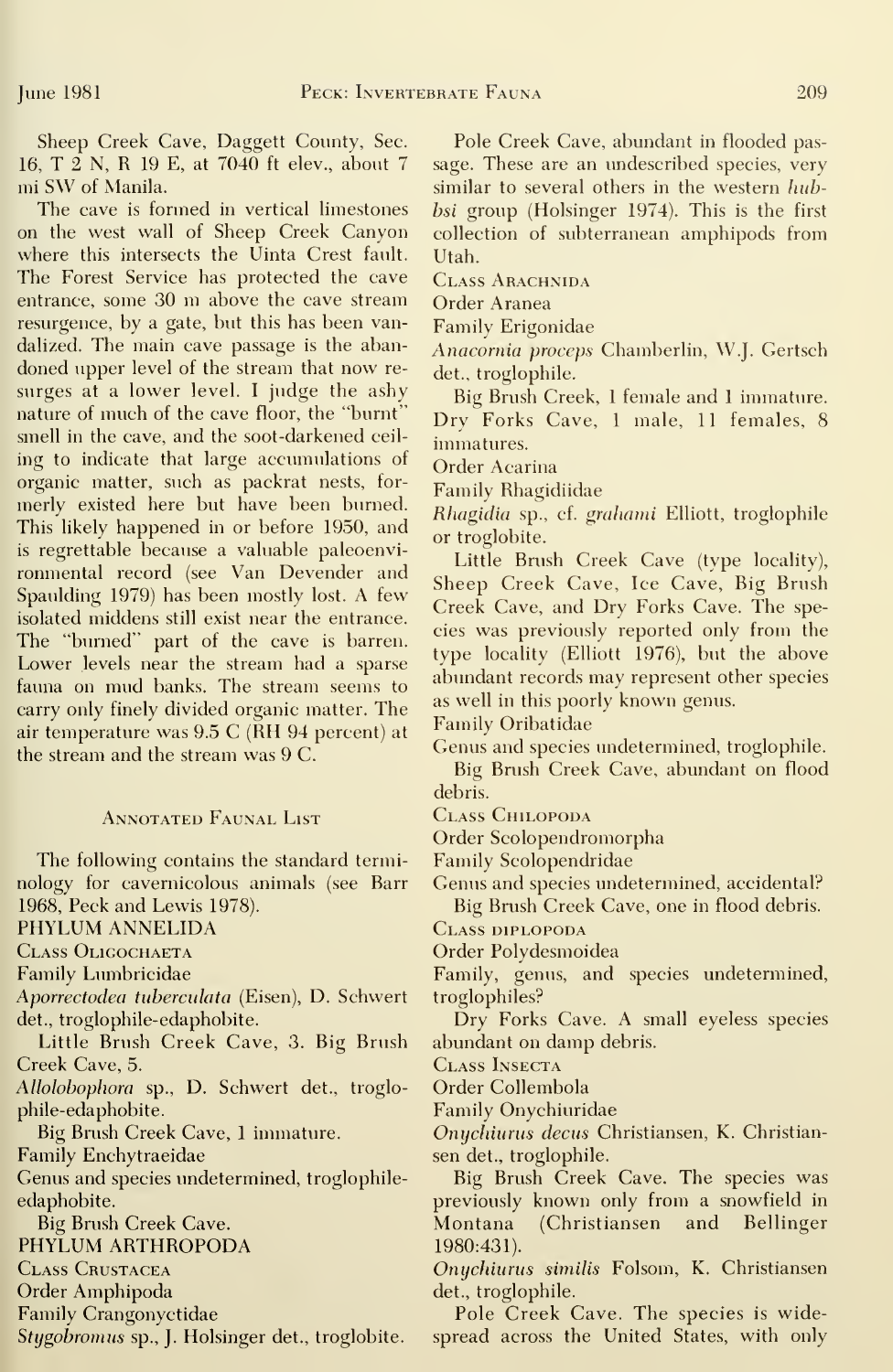one cave record from Texas (Christiansen and Bellinger 1980:437).

Onychiurus ramosus Folsom, K. Christiansen det., troglophile.

Whiterocks Cave, on moist rat dung. The species is widespread across the United States, with only two cave records from Virginia (Christiansen and Bellinger 1980:453).

Family Tomoceridae

Tomocerus flavescens (Tullberg), K. Christiansen det., troglophile.

Big Brush Creek Cave, Little Brush Creek Cave, Pole Creek Cave. Christiansen (1964) notes that the species is spread across the continent and is known from caves in 14 states.

Order Diplura

Family Campodeidae

Haplocampa sp., L. M. Ferguson det., troglobite.

Pole Creek Cave. This is a new species with an unusual morphology. The genus contains cavernicolous species in Illinois, Missouri, California, and Washington; and epigean species in California, Montana, Oregon, Washington, and Alberta.

Haplocampa sp., L.M. Ferguson det., troglobite.

Sheep Creek Cave, Little Brush Creek Cave, Big Brush Creek Cave. This is a new species and may represent a new genus.

Order Coleoptera

Family Carabidae

Bembidion sp., accidental.

Big Brush Creek Cave, on flood debris. Rhadine sp., troglophile.

Dry Forks Cave, one dead on sand bank. Family Staphylinidae

Quedius spelaeus Horn, troglophile.

Dry Forks Cave, many in Neotoma dung and nest debris. The species occurs across the continent, frequently in caves (Smetana 1971).

Genus and species undetermined, troglophile?

Ice Cave, two in entrance debris. These are in the subfamily Aleocharinae, which is frequently found in caves.

"Family Scarabaeidae

Aphodins sp., accidental.

Ice Cave, three in entrance debris.

Order Lepidoptera

Family Noctuidae

Euxoa auxiliaris (Grote), D. LaFontaine det., trogloxene.

Ice Cave. This and the following species of fairly widespread moths often retreat to caves to aestivate or to seek a daytime retreat.

Euxoa idahoensis (Grote), D. LaFontaine det., trogloxene.

Ice Cave.

Apamea amputatrix (Fitch), D. LaFontaine det., trogloxene.

Ice Cave.

Scoliopteryx libatrix (Linnaeus), trogloxene.

Pole Creek Cave. The species is worldwide, and commonly uses caves as over wintering sites.

Order Siphonaptera

Family Ceratophyllidae

Orchopeas sexdentatus (Baker), G. Holland det., ectoparasite.

This is a widespread flea on Neotoma wood rats, and these specimens were abundant in a Neotoma nest in Dry Forks Cave.

Order Diptera

Family Tipulidae

Pterelachisus sp., H. Teskey det., trogloxene. Ice Cave, on ceiling.

Yamatipula sp., H. Teskey det., trogloxene. Ice Cave, on ceiling.

Family Mycetophilidae

Rymosia sp., R. Vockeroth det., trogloxene.

White Rocks Cave, Ice Cave.

Bolitophila sp., R. Vockeroth det., trogloxene. Ice Cave.

Bolitina sp., R. Vockeroth det., trogloxene. Ice Cave.

Exechia sp., R. Vockeroth, trogloxene.

Ice Cave.

Exechiopsis sp., R. Vockeroth det., trogloxene.

Pole Creek Cave, abundant 'on ceiling at entrance; Ice Cave.

Mycetophila sp., R. Vockeroth det., trogloxene.

Ice Cave.

Family Sciaridae

Lycoriella sp., R. Vockeroth det., trogloxene or troglophile.

White Rocks Cave, Dry Forks Cave.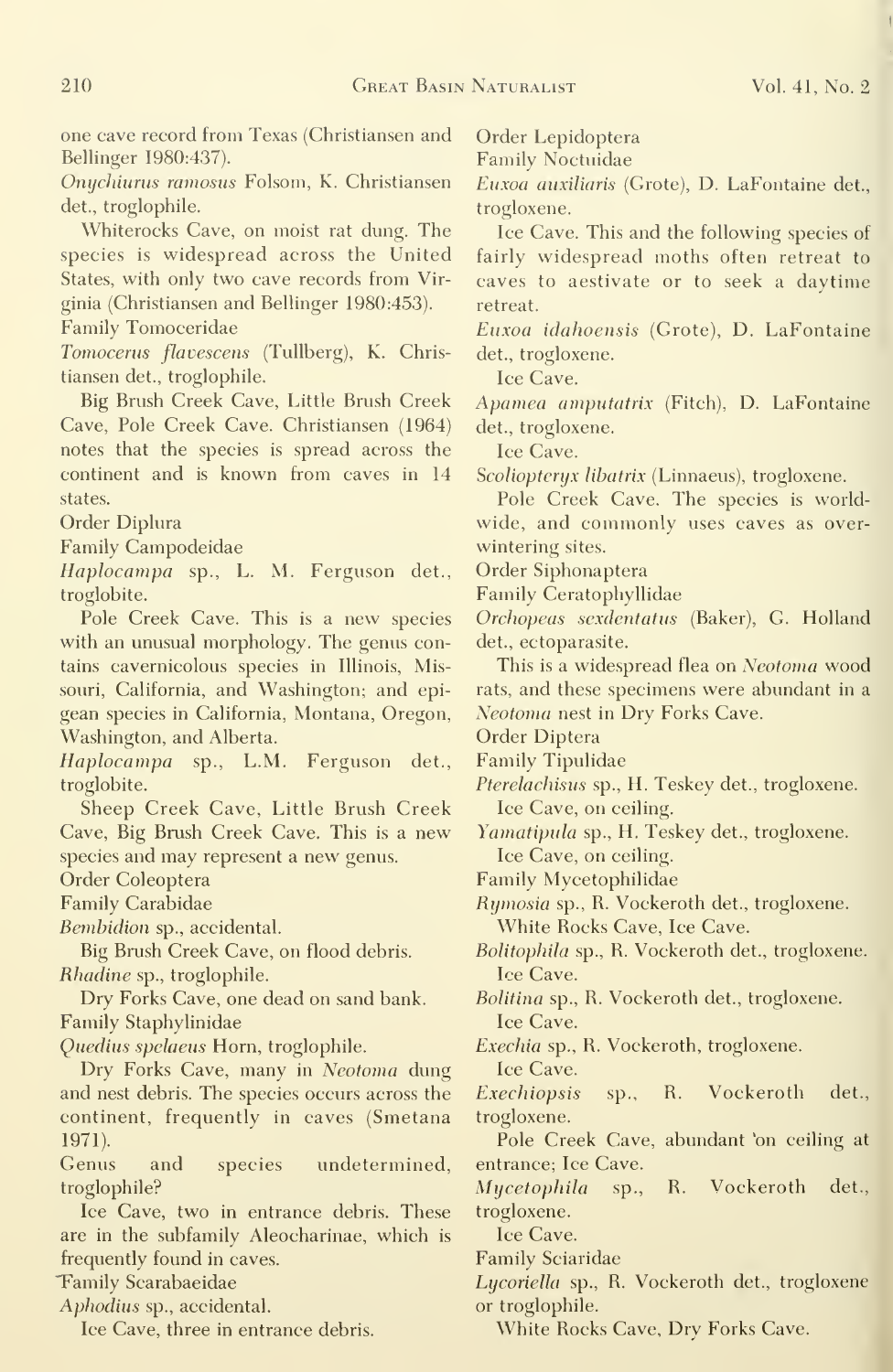Family Spheroceridae

Leptocera sp., R. Vockeroth det., trogloxene or troglophile.

Ice Cave, Dry Forks Cave.

Family Phoridae

Megascelia sp., R. Vockeroth det., trogloxene or troglophile.

Ice Cave.

Family Heleomyzidae

Genus and species undetermined, trogloxene or troglphile.

Ice Cave.

Family Anthomyidae

Genus and species imdetermined, accidental.

Ice Cave.

#### **Discussion**

A total of 38 species were found in caves in the Uinta Mountains. Of these, 30 species are in taxa that are typical of caves and cavelike habitats in North America in their behavioral, ecological, and evolutionary characteristics. The only true cave-limited species are the amphipod, 2 diplurans, and possibly the Rhadidia mite.

As habitats, the caves themselves are probably preglacial in time of origin, especially White Rocks Cave. The caves may not have been overridden by the Pleistocene piedmont and valley glaciers coming from the Uinta Mountain uplands (Atwood 1904, Hansen 1975), but they would have suffered extreme and prolonged flooding and scouring by meltwater streams. The caves were probably uninhabited during glacials because they were colder, there was less food input due to periglacial climatic conditions, and because of meltwater scouring. Thus, the fauna probably represents an occupation of caves sometime in the past 10,000 years since the last glacial. In this respect the fauna is very similar to that of Ontario, Canada, caves which have been occupied since the last glacial, and have an abundance of trogloxenic diptera (Peck, unpubl. ms.).

The amphipod may be an exception to this generalization. Holsinger (1980) thinks that some groundwater amphipods may have existed under glacial ice masses, but <sup>I</sup>am in clined to keep open the alternative of movement from unglaciated peripheral refugia, through interstices in groundwater, into the area after deglaciation (Peck and Lewis 1978). A large fauna is known to live in the west in the interstices of gravels and coarse streamside sediments (Stanford and Gaufin 1974), which knowledge supports the possibility of such faunal movements.

Future research can contribute by sur veying cave faunas in the western Uintas. The area of greatest present ignorance of cave faunas is in the details of their life cycles and seasonal dynamics. Most rewarding would be careful ecological study of the troglobites or of the trogloxenic Diptera.

#### **ACKNOWLEDGMENTS**

We thank Forest Ranger Mike Bergfeld and Forest Recreation Officer Tom Contreras of the Vernal U.S. Forest Service Office for allowing study in White Rocks Cave. The field work was supported by operating grants of the Canadian Natural Sciences and Engineering Research Council to investigate the distribution and ecology of subterranean faunas. The help of the many taxonomists with determinations is deeply appreciated.

### LITERATURE CITED

- Atwood, W. \V. 1909. Glaciation of the Uinta and Wasatch Mountains. U.S. Geological Survey Professional Paper 61, 96 pp.
- BARR, T. C., JR. 1968. Cave ecology and the evolution of troglobites. Evolutionary Biol. 2:35-102.
- CHRISTIANSEN, K. 1964. A revision of the Nearctic members of the genus Tomocerus (Collembola en tomobryidae). Rev. Ecol. Biol. Soc. 4:639-678.
- Christiansen, K., and P. Bellinger. 1980. The Collembola of North America north of the Rio Grande, a taxonomic analysis. Part 2: 387-784. Grinnell College, Grinnell, Iowa.
- Elliott, W. R. 1976. New cavernicolous Rhagidiidae from Idaho, Washington, and Utah (Prostigmata: Acari: Arachnida). Occ. Pap. Mus. Texas Tech. Univ., no. 43, 15 pp.
- Green, D. J. 1957. The Dry Fork cave system, Uintah County, Utah. Salt Lake Grotto (National Speleological Society), Technical Note 43. Reprinted in 1957 Speleo Digest, Pittsburgh, 1-119-1-126.
- 196.3a. Introduction to the speleology of Utah and adjacent areas. Salt Lake Grotto (National Speleological Society), Technical Note 60 (July 1961). Reprinted in 1963 Speleo Digest, Pitts burgh, 1-236. 1-246.
- 1963b. Progress report on Big Brush Creek Cave (Uintah County, Utah). Salt Lake Grotto (National Speleological Society), Technical Note 57